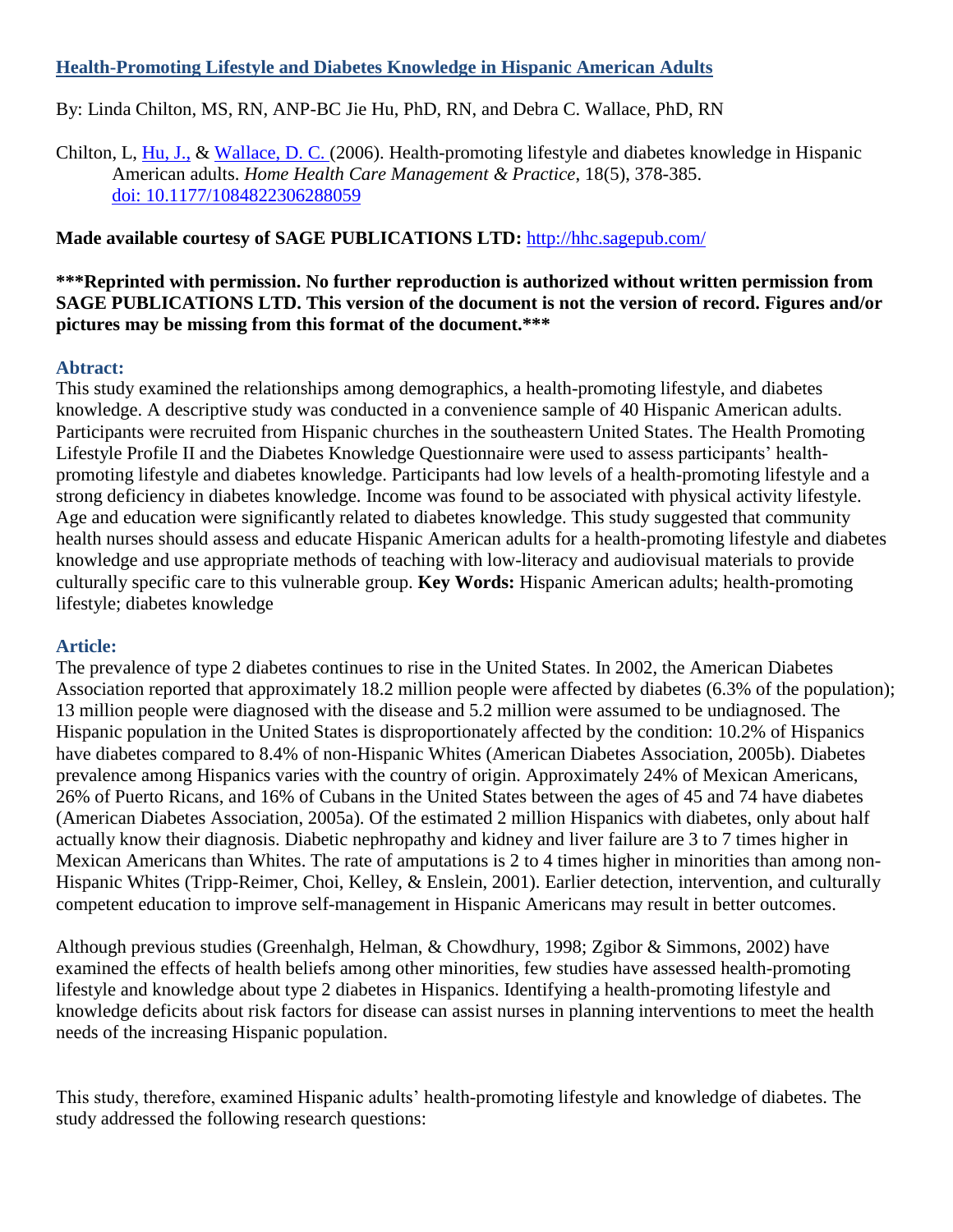- What are Hispanic American adults' health-promoting lifestyles (health responsibility, physical activity,  $\bullet$ and nutrition)?
- What are Hispanic American adults' knowledge levels regarding diabetes?
- What is the relationship between demographic characteristics and a health promotion lifestyle profile (health responsibility, physical activity, and nutrition) in Hispanic American adults?
- What is the relationship between demographic characteristics (age, education, income, and gender) and knowledge about diabetes for Hispanic American adults?

### CONCEPTUAL FRAMEWORK

The health promotion model (Pender, Murdaugh, & Parsons, 2001) was used to examine a health-promoting lifestyle and knowledge of diabetes among Hispanic adults. The model has three major components: cognitive– perceptual factors that directly influence participation in health-promoting behaviors, modifying factors that indirectly affect health-promoting behaviors through their direct action on the cognitive–perceptual factors, and probability of participating in health-promoting behavior (Duffy, 1997). This study focused on the cognitive– perceptual factor of perceived control of health (health-promoting lifestyle), knowledge (knowledge regarding diabetes), and perceived health status (self- rated general health) and on the modifying factors of demographic characteristics (age, gender, income, education) and situational (language, acculturation) in the Hispanic population.

### BACKGROUND

The prevalence of diabetes increases with certain situational factors, such as poverty and education (Robbins, Vaccarino, Zhang, & Kasl, 2001). Previous research has found that diabetes was associated with less education, low income, and higher Body Mass Index (BMI) among the Mexican American population with diabetes (West et al., 2002). Risk of diabetes was also associated with greater acculturation among Hispanic Americans with type 2 diabetes (West et al., 2002). Hispanic Americans reported fair and poor self- rated health (Lorraine, Hammock, & Blanton, 2005; Zunker, Rutt, & Meza, 2005). Damian, Ruigomez, Passtor, and Martin-Moreno (1999) examined the main determinants of self-assessed health among older Spanish adults and reported that the number of chronic conditions was one of the clearest determinants of self- rated health. Older age, less education, lack of health care coverage, being Hispanic, having a lower income, obesity, and lack of exercise were found to contribute to fair and poor self-rated health (Lorraine et al., 2005).

A health-promoting lifestyle is the key factor in self-management of diabetes. A health-promoting lifestyle has been defined as patterns of activities that enhance the health of the individual (Walker, Sechrist, & Pender, 1987). Engaging in health promotion behaviors was associated with high internal locus of control, perceived self-efficacy, the belief in one's personal competence to carry out a specific action (Duffy, 1997), and quality of life (Stuifbergen, Seraphine, & Roberts, 2000). Heisler, Smith, Hayward, Krein, and Kerr (2003) found that higher patient self-rating of diabetes self-management was significantly associated with better glycemic control. Women were more likely than men to participate in health-promoting behaviors such as diet and exercise (Nothwehr & Stump, 2000) and had higher nutritional and health-responsibility activities (Johnson, 2005). Wen, Shepherd & Parchman (2004) reported that age was a significant predictor of levels of diet self-care. Older adults showed a higher level of diet self-care compared to younger adults.

Knowledge about diabetes, medication, diet, physical activity, and glucose monitoring are important factors in self-management and diabetes outcomes. Hispanic Americans with type 2 diabetes have shown major deficits in diabetes knowledge (von Goeler, Rosal, Ockene, Scavron, & De Torrijos, 2003). Lack of knowledge about diabetes has been identified as one of the barriers to self-management of diabetes (Brice, 2000; Firestone et al., 2004; von Goeler et al., 2003). Firestone et al. (2004) have reported that increased diabetes knowledge is associated with more education, years with diabetes diagnosis, and use of a glucometer to monitor blood glucose. Lack of understanding of how to manage diabetes also has a significant impact on limited diabetes knowledge in this population (Arcury, Skelly, Gesler, & Dougherty, 2004; Daniulaityte, 2004; von Goeler et al., 2003).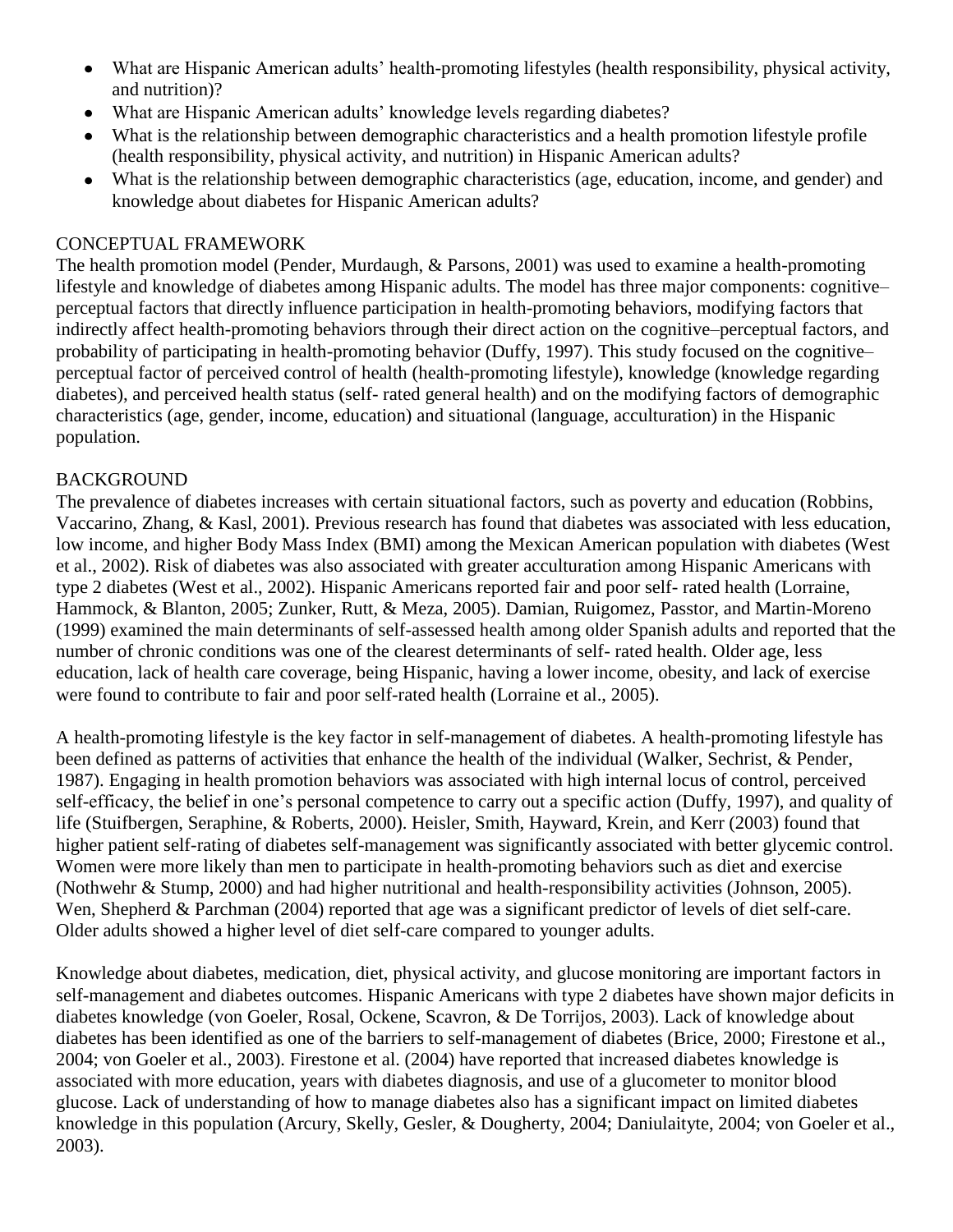Age and gender have been considered important factors in assessing diabetes knowledge (Daniulaityte, 2004). Arcury and colleagues (2004) reported age and gender differences in diabetes-related knowledge and beliefs. They found that younger women had less knowledge about the cause and consequences of diabetes than older women and men. The comparison of men and women in age groups on beliefs about diabetes revealed that older women and men understood that diabetes could be controlled but not cured, whereas younger women and men believed that diabetes could be cured. Other authors argue that cultural beliefs regarding diabetes and its management might also be associated with the knowledge of diabetes (Weller, Baer, Pachter, & Trotter, 1999).

A multitude of factors may be related to health- promoting lifestyles and diabetes knowledge in Hispanic Americans. However, few studies have examined these factors related to diabetes in Hispanic Americans. This study is an attempt to fill some of those gaps in our knowledge of health-promoting lifestyles and diabetic knowledge among Hispanic American adults.

### METHOD

#### *Research Design*

A descriptive design was used to examine a health- promoting lifestyle and knowledge of diabetes in Hispanic adults.

### *Sample and Setting*

A volunteer sample was recruited from two local Hispanic churches in the southeastern United States. Churches were selected as access portals due to the important social role they play in the Hispanic community. The area includes both rural and small urban areas with limited mass transportation. It is important to note that a large increase in the Hispanic population (greater than 400%) has occurred in the past 10 years. Inclusion criteria included (a) an age of 18 years or older, (b) ability to speak Spanish or English, and (c) self-identification as of Hispanic descent.

Participants were recruited through announcements, posted flyers, and personal contact in two local churches with majority Hispanic attendance or membership. After agreeing to participate, persons were asked a convenient time and place to meet the data collector. Most often, the church was the meeting place. After obtaining consent, a demographic questionnaire and health- promoting lifestyle and diabetes knowledge were collected by the investigator or a trained volunteer who spoke both English and Spanish. Interviews averaged 20-30 min in length and were conducted in Spanish or English according to the participant's preference. When the questionnaires were completed, the data collector gave each participant a packet of information about diabetes in the preferred language (English or Spanish). Prior to recruitment, the study was approved by the university institutional review board.

#### *Instruments*

A demographic form was used to document modifying factors (age, gender, socioeconomic status). Language acculturation was assessed for situational factors using the Language Acculturation Questionnaire that asked participants what language or languages they used to speak, read, think, speak at home, and speak with friends and children. Scores ranged from 1 (only Spanish) to 5 (only English). Higher scores indicated greater language acculturation.

The Health Promoting Lifestyle Profile (HPLP) II was used to examine perceived control of health (Walker et al., 1987). The HPLP II is a 52-item Likert- type scale questionnaire with 1 (never) to 4 (routinely) measuring the frequency of self-reported health- promoting behaviors in the domains of Health Responsibility, Physical Activity, Nutrition, Spiritual Growth, Interpersonal Relations, and Stress Management. Subscale scores were calculated, with higher scores reflecting a higher level of specific and general health-promoting lifestyle. The questionnaire has been used in both Spanish and English in studies. Reliability of the instruments has been reported with Cronbach's alphas (English version) of Health Responsibility, .86; Physical Activity, .85; Nutrition, .80; Spiritual Growth, .86; Interpersonal Relations, .87; Stress Management, .79; and total HPLP II,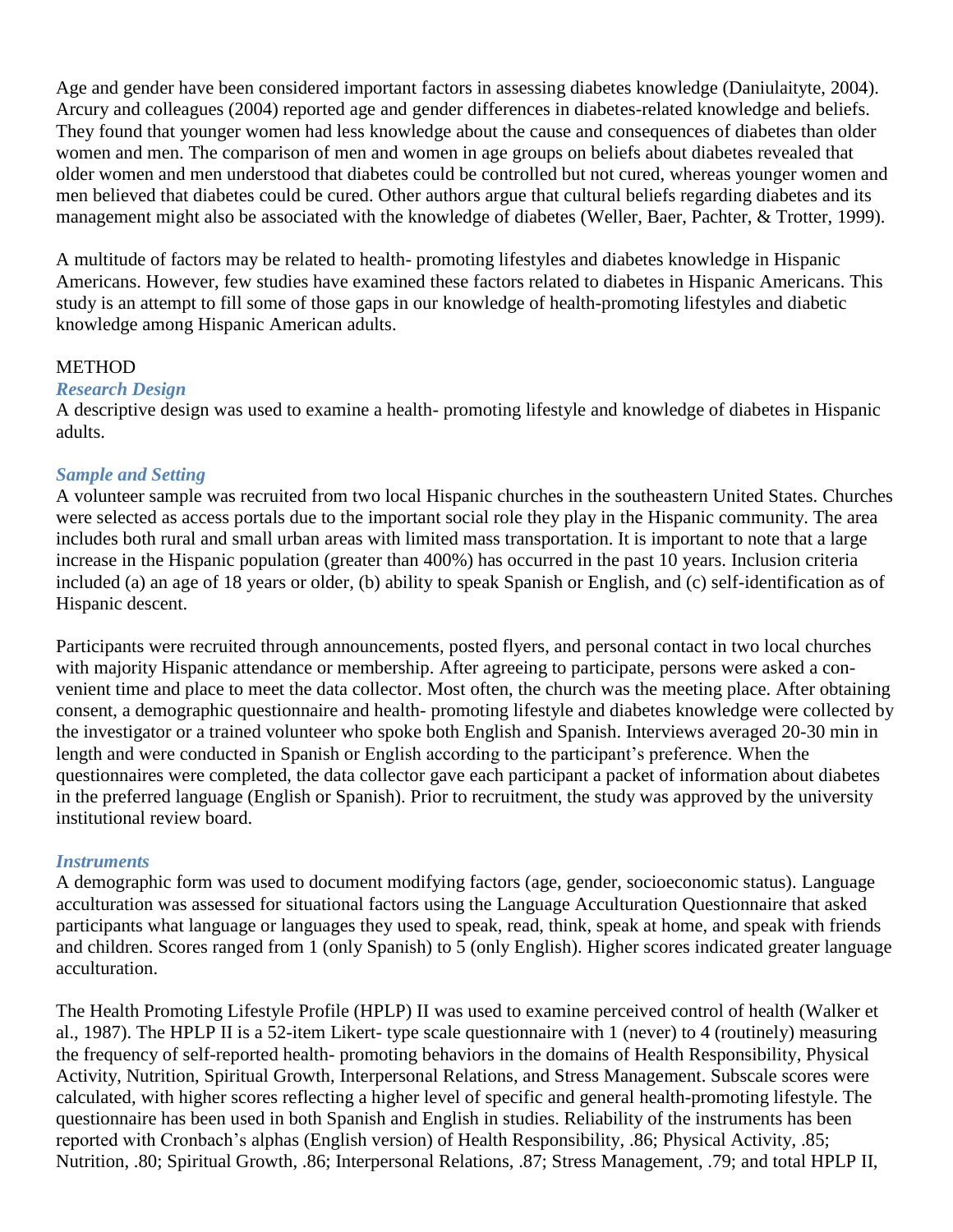.94 (Stuifbergen & Roberts, 1997). In this study, the subscales of Health Responsibility, Physical Activity, and Nutrition were examined. Cronbach's alphas ranged from .72 to .80 for Health Responsibility, Physical Activity, and Nutrition, respectively, in this sample.

The Diabetes Knowledge Questionnaire (DKQ-24), which was developed from the original DQK-60 (Garcia, Villagomez, Brown, Kouzekanani, & Hanis, 2001), was used to examine cognitive-perceptual factors (knowledge about diabetes). The DKQ-24 consists of 24 questions that assess overall diabetes knowledge as recommended by the National Standards for Diabetes Patient Education programs. Both English and Spanish versions were available. The DKQ was answered as  $1 =$  "yes,"  $2 =$  "no," or  $3 =$  "I don't know" to questions about diabetes. Knowledge items were scored as correct (1) or incorrect (0). Only 17 items were used, to avoid duplication and multicollinearity with HPLP II. A total score of the correct items was summed, with higher scores indicating more knowledge (range 0-17). Validity and reliability have been established through studies on multiple populations, settings, and psychometric testing (Garcia et al., 2001; Firestone et al., 2004). A Cronbach's alpha of .87 was achieved in this sample.

## *Data Analysis*

Descriptive statistics were used to characterize the sample on demographics, acculturation, and health status. Those statistics were also used to answer Research Questions 1 and 2. Pearson's correlation coefficient was used to examine the relationships between demographic variables, health-promoting lifestyle, and diabetes knowledge in Questions 3 and 4. Cronbach's alpha was the internal reliability coefficient measured. An alpha level of .05 was used. SPSS-PC 13.0 software was used for data management and analysis.

# RESULTS

A total of 40 individuals participated in the study. The mean age was  $32.4$  years (SD = 14.96) with a range from 16-81. The proportion of men and women was similar, and the majority of participants were married (see Table 1). Almost all (92.5%) were Mexican American; 5% were Central Americans, and 2.5% classified themselves as "other." The average number of persons living in a household was  $4 (SD = 1.29)$ . Most persons had less than high school education.

Eighty-seven percent of the participants rated their health as good to fair. Ten percent reported actually being diagnosed with diabetes, with a mean age of  $35 (SD = 13.89)$  at diagnosis. Of these diabetics, 66.7% reported being on a combination therapy of pills and glucose injections, and 33% reported using pills only. Half of those diagnosed with diabetes reported gaining information about diabetes and self-care from a special diabetes education program, and half reported receiving no education. Forty-one percent of the participants diagnosed with diabetes had a relative with diabetes. Of those reporting a relative with diabetes, 28.6% of their relatives were fathers, 21.4% were mothers, and 21.4% reported more than one person in the family (mother, father, sister, brother, aunt or uncle, grandparents) with diabetes. A small percentage (7.5%) of the participants reported that they were diagnosed with hypertension, but 27.5% did not know if they had high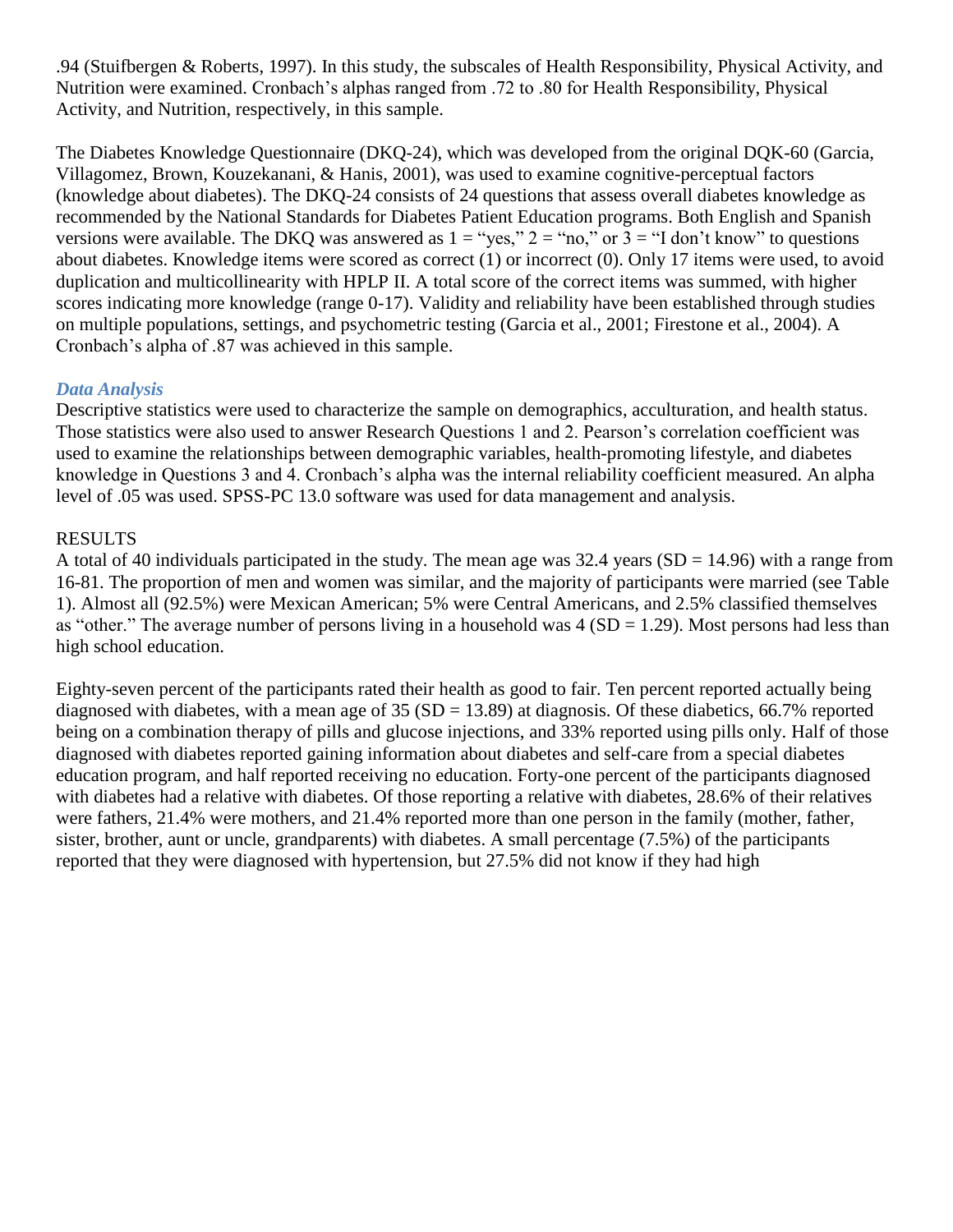| Demographic Variables of the Participants ( $N = 40$ ) |     |    |  |
|--------------------------------------------------------|-----|----|--|
| Variable                                               | %   | n  |  |
| <b>Sex</b>                                             |     |    |  |
| Male                                                   | 45  | 18 |  |
| Female                                                 | 55  | 22 |  |
| <b>Marital status</b>                                  |     |    |  |
| Married                                                | 80  | 32 |  |
| Widowed                                                | 2.5 | 1  |  |
| Divorced                                               | 10  | 4  |  |
| Never married                                          | 7.5 | 3  |  |
| <b>Education</b>                                       |     |    |  |
| Less than high school                                  | 76  | 30 |  |
| High school                                            | 24  | 9  |  |
| <b>Annual income</b>                                   |     |    |  |
| Less than $$10,000$                                    | 30  | 12 |  |
| \$10,000 or more                                       | 35  | 14 |  |
| Missing data                                           | 35  | 14 |  |

| <b>TABLE 1</b>                                         |  |  |
|--------------------------------------------------------|--|--|
| Demographic Variables of the Participants ( $N = 40$ ) |  |  |

blood pressure. A very small percentage (2.5%) were diagnosed with elevated cholesterol, but 50% did not know if their cholesterol was normal.

In terms of language acculturation, Spanish was the only language spoken at home for 70% of the sample, whereas 22.5% spoke mostly Spanish and some English at home. Fifty-five percent of the participants usually read and spoke in Spanish, whereas 25% read and spoke Spanish better than English. Sixty-five percent reported that they thought in Spanish. During leisure times with friends, 65% of the respondents reported that they spoke only Spanish, 17.5% spoke Spanish better than English, and 15.0% reported they spoke both languages equally. Ninety percent of the sample reported that as a child they had spoken only Spanish. The mean score of acculturation was  $1.50$  (SD = 0.75), indicating low language acculturation.

Research Question 1 was concerned with health- promoting lifestyles of the adults. Participants reported low scores on health-promoting lifestyles in the domain of responsibility, physical activity, and nutrition. Nutrition lifestyle was the most positive. Table 2 provides mean scores of the HPLP subscales of interest.

Research Question 2 explores cognitive perceptual factors: adult Hispanic Americans' knowledge levels regarding type 2 diabetes. Overall, the participants had a low level of diabetes knowledge. Specific types of knowledge are presented in Table 3, including either

| TABLE 2<br>Mean Scores of the Health Promotion and Lifestyle Profile<br>and Diabetes Knowledge ( $N = 40$ ) |      |       |            |  |  |  |
|-------------------------------------------------------------------------------------------------------------|------|-------|------------|--|--|--|
| Variable                                                                                                    | Mean | Range |            |  |  |  |
| Health responsibility                                                                                       | 1.56 | 0.44  | 1.00-2.56  |  |  |  |
| Physical activity                                                                                           | 1.56 | 0.43  | 1.00-2.88  |  |  |  |
| <b>Nutrition</b>                                                                                            | 1.95 | 0.45  | 1.00-2.89  |  |  |  |
| Diabetes knowledge                                                                                          | 6.27 | 3.03  | 1.00-14.00 |  |  |  |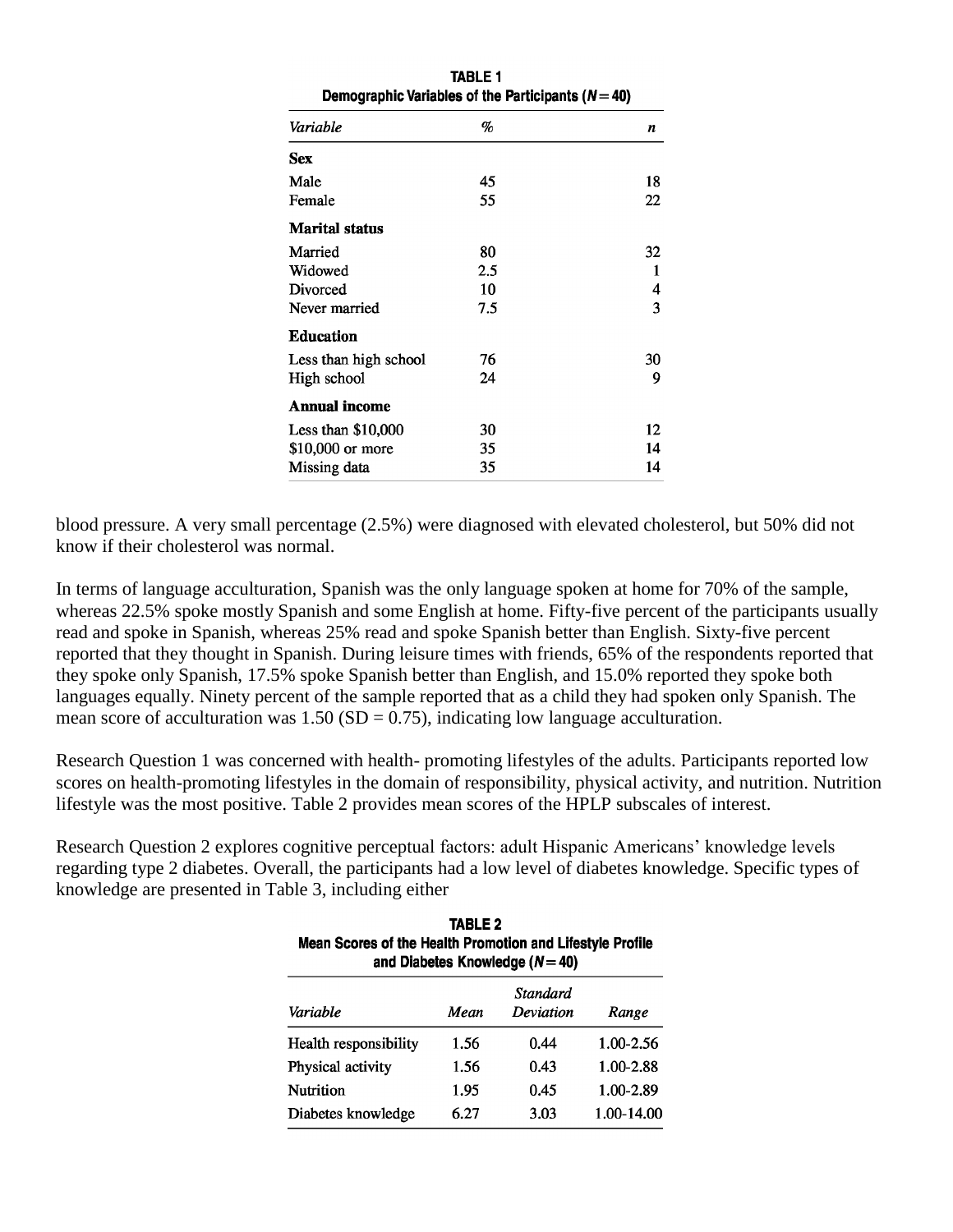the correct answer or a lack of knowledge. The majority did not know whether eating too much sugar and other sweets was a cause of diabetes, whether the cause of diabetes was a lack of effective insulin in the body, and whether diabetes was caused by a failure of the kidneys to keep sugar out of the urine. Many participants did not know that blood sugar would increase in untreated diabetes; however, more than half knew that if they had diabetes, they might pass the disease on to their children. Over half of the participants knew that diabetes cannot be cured. The majority did not know whether regular exercise would raise blood glucose (62.5% answered they did not know and 22.5% answered incorrectly) and did not know whether diabetes would cause bad circulation. Almost half of the participants did not know whether frequent urination and thirst are signs of low blood sugar.

Research Question 3 explored the relationships among age, income, education, and a health-promoting lifestyle in Hispanic American adults. A significant relationship was demonstrated between higher income and better physical activity, but no significant relationships were found between age, education, and health responsibility or nutrition and physical activity (see Table 4).

Research Question 4 examined the relationship between demographic characteristics and knowledge about diabetes of Hispanic American adults. Significant relationships were found between having a high school education and greater knowledge of diabetes and older age and greater knowledge of diabetes. There were no significant relationships between income and greater knowledge about diabetes or gender and knowledge (see Table 4).

## DISCUSSION

The purpose of this study was to examine Hispanic American adults' health-promoting lifestyle and diabetes knowledge using the health promotion model (Pender et al., 2001) as a conceptual framework. Findings in this study support the health promotion model that perceived control of health (health responsibility) and knowledge (diabetes knowledge) are associated with demographic characteristics.

Results of the study indicate that Hispanic adults engage in few health-promoting lifestyle behaviors. Although physical activity and nutrition are important in diabetes management, the sample in this study showed a low level of health responsibility, physical activity, and nutrition. Comparing the HPLP II subscale mean scores of participants in this study with African American population in other studies (Brady & Nies, 1999; Johnson, 2005), Hispanic adults in this study scored lower than African American adults. Similarly, less dietary adherence and misconception about traditional foods have been reported in low- income Puerto Ricans with type 2 diabetes (von Goeler et al., 2003). The characteristics of the sample—a lower level of socioeconomic status and education and less acculturation—may explain the fact that Hispanic American adults in this study engaged in less health- promoting lifestyles and had poor diabetes knowledge.

The relationship between income and physical activity found in this study suggests that higher socioeconomic status may contribute to health-promoting activities of Hispanic adults. Brady and Nies (1999) also found that African American women who lived above poverty level engaged in more health-promoting behaviors than those who lived below poverty level. The majority of the participants reported that they never or rarely participated in health promotion activities. This finding suggests that community health nurses need to provide education on the benefits of physical activity to health for low-income Hispanic American adults. Age and education were not found to be significantly associated with a health-promoting lifestyle, which contradicted previous reports (Nothwehr & Stump, 2000, Wen, Shepherd, & Parchman, 2004). Wen and colleagues (2004) found that older adults had a higher level of diet self-care. However, gender was not related to a healthpromoting lifestyle in this study, consistent with Wen and colleagues' study that gender was not a significant predictor of diet or exercise.

The majority of the participants were deficient in knowledge of diabetes. Of the 17 questions asked about diabetes, only 5 were answered correctly by most of the participants. The other questions had either incorrect answers or the participants did not know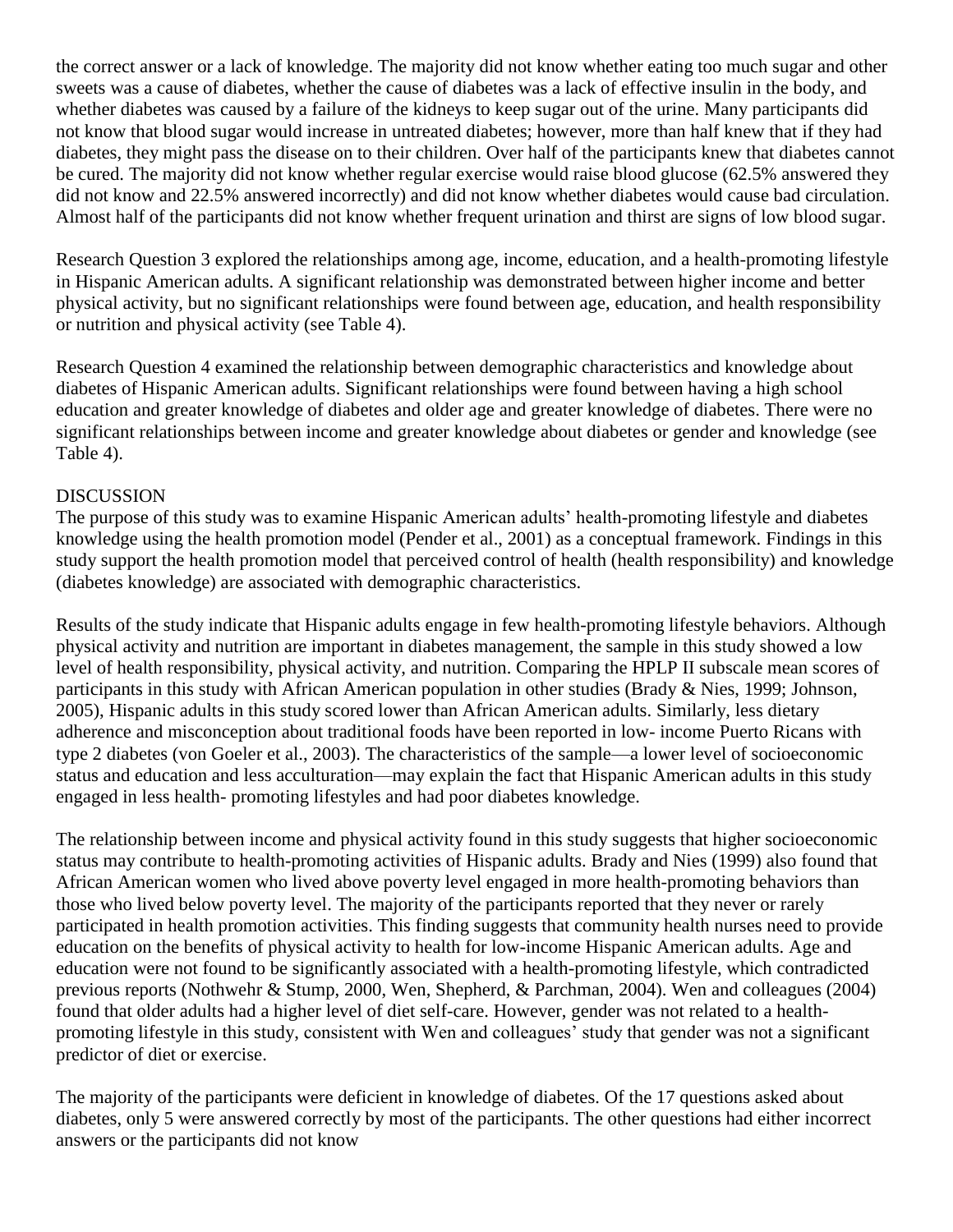| <b>TABLE 3</b>                                              |  |
|-------------------------------------------------------------|--|
| Diabetes Knowledge of Hispanic American Adults ( $N = 40$ ) |  |

| Question                                                         | Correct $(\% )$ | Did Not Know (%) |
|------------------------------------------------------------------|-----------------|------------------|
| Consumption of excess sugar causes diabetes.                     | 40.0            | 40.0             |
| Diabetes is caused by a lack of insulin in the body.             | 32.5            | 62.5             |
| Failure of the kidneys to keep sugar out of the urine            |                 |                  |
| causes diabetes.                                                 | 12.5            | 77.5             |
| Kidneys produce insulin.                                         | 15.0            | 82.5             |
| Uncontrolled diabetes causes an increase in sugar in the blood.  | 47.5            | 47.5             |
| Being diabetic puts my children at an increased risk             |                 |                  |
| of developing the disease.                                       | 60.0            | <b>35.0</b>      |
| There is a cure for diabetes.                                    | 57.5            | <b>30.0</b>      |
| Regular exercise raises blood sugar levels.                      | 15.0            | 62.5             |
| Diabetes causes poor circulation.                                | 42.5            | 55.0             |
| With diabetes, cuts and sores heal more slowly.                  | 7.1             | 92.9             |
| Diabetics should take extra care when cutting to enails.         | 75.0            | 25.0             |
| Diabetes damages the kidneys.                                    | 42.5            | 52.5             |
| Feeling can be lost in hands, fingers, and feet with diabetes.   | 22.5            | 65.0             |
| High blood sugar levels causes feelings of shaking and sweating. | 5.0             | 65.0             |
| Feelings of increased thirst and frequent urination may          |                 |                  |
| signify low blood sugar.                                         | 7.5             | 47.5             |
| A diabetic diet is made up of special foods.                     | 2.5             | 42.5             |
| Diabetics should have an eye exam once every year.               | 57.5            | 42.5             |

| <b>TABLE 4</b><br>Pearson's Correlation Between Selected Demographic Variables,<br>Health-Promoting Lifestyle Factors, and Diabetes Knowledge ( $N = 40$ ) |                                  |                              |               |                        |  |
|------------------------------------------------------------------------------------------------------------------------------------------------------------|----------------------------------|------------------------------|---------------|------------------------|--|
| Variable                                                                                                                                                   | <i>Health Responsibility (r)</i> | <b>Physical Activity (r)</b> | Nutrition (r) | Diabetes Knowledge (r) |  |
| Age                                                                                                                                                        | .10                              | $-.19$                       | .01           | $.36*$                 |  |
| Gender                                                                                                                                                     | .22                              | $-.20$                       | .17           | .23                    |  |
| Education                                                                                                                                                  | .07                              | .12                          | .12           | $.33*$                 |  |
| Income                                                                                                                                                     | $-.12$                           | .30*                         | .28           | .02                    |  |

 $*_{p}$  < .05.

the answers. This sample, with less acculturation and English-speaking pattern, may indicate that situational factors such as acculturation or language barrier play important roles in diabetes management. This validates previous research findings that Mexican Americans shared a single cultural belief on diabetes, which might also be an important factor in diabetes-related knowledge (Daniulaityte, 2004).

Age and education were associated with diabetes knowledge. The older and better educated people are, the better their understanding and thus the greater their ability to carry out health promotion activities. The association between level of education and knowledge of diabetes is consistent with previous studies (Arcury et al., 2004; Daniulaityte, 2004; Firestone et al., 2004). Contradictory to the findings of Firestone and colleagues (2004) that those of a younger age had great knowledge of diabetes, our study demonstrated that older age was associated with knowledge of diabetes, which may reflect a sample difference. In addition, the majority of the respondents in this study were monolingual, Spanish-speaking adults.

## *Language barriers*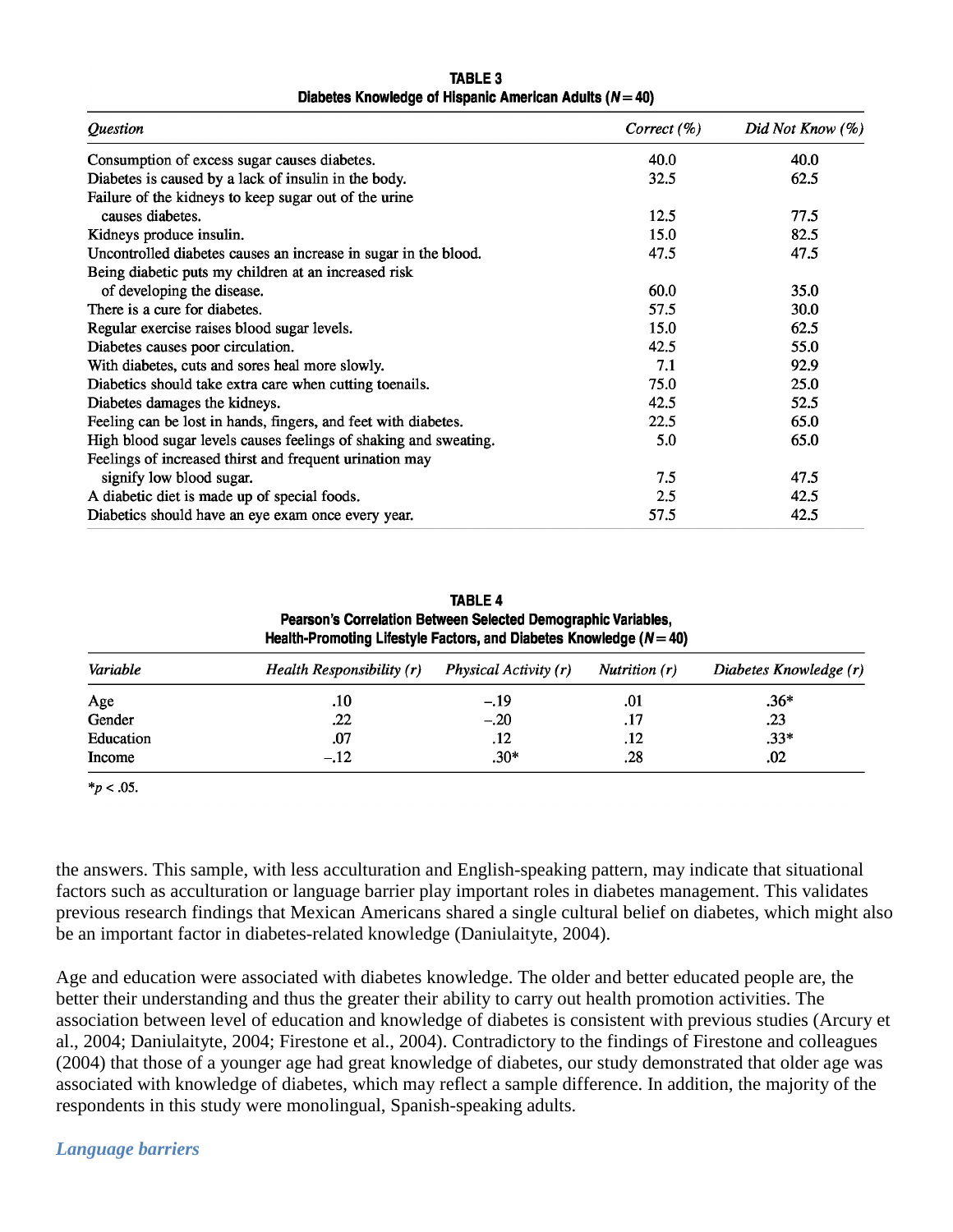may prevent the Hispanic client from seeking out educational venues, visiting doctors, practicing selfmonitoring of blood glucose, and having a higher sense of self-efficacy in diabetes management (Bernal, Woolley, Schensul, & Dickinson, 2000; Fiscella, Franks, Doescher, & Saver, 2002; Karter, Ferrara, Darbinian, Ackerson, & Selby, 2000). Acculturation and being able to communicate with one's health care providers to better understand health-promoting activities are important for control of health in this population.

## *Clinical Implications*

The findings of this research convey the importance of providing culturally competent care to Hispanic patients for better control of disease processes and reductions in health disparities. This study also revealed that Hispanic Americans are deficient in diabetes knowledge. Lack of knowledge about diabetes may prevent Hispanic American adults from early detection and prevention of the disease. Without adequate knowledge of the disease, it would be difficult for them to control the disease and change behavior. If these deficient areas are focused on in easily understandable educational programs, inaccuracies could be clarified, promoting health and preventing disease. After teaching, it is important for community health nurses to assess what the client has understood. Generally, Hispanic clients are low income and with little education. Lower level of education may have limited their diabetes knowledge and understanding of the content of educational materials. This may require different methods of teaching and evaluation than those used with mainstream English-speaking diabetics, such as using TV, radio, or news stories, as recommended by the National Diabetes Education Program (2005).

The majority of these participants had only an eighth-grade education. Some respondents in this study had completed some high school, but several had never attended school. New teaching methods that rely less on written materials need to be developed for this population. One recommendation is that educational materials be provided to this population with bilingual materials in low-literacy level and in audiovisual format. Without understanding a diagnosis or the risk factors that predispose one to disease, health-promoting behaviors may occur at best haphazardly.

Cultural-specific and sensitive intervention programs that incorporate cultural beliefs and traditional diet should be developed, with emphasis on increasing diabetes knowledge and promoting a healthy lifestyle. Community health nurses should educate Hispanics about the importance of health responsibility, physical activity, and nutrition that incorporate cultural beliefs. In addition, community health nurses should identify cultural difference and language barriers that might prevent Hispanic American adults from understanding diabetesrelated knowledge and engaging in a health- promoting lifestyle. In addition, they should be made aware of community resources that are available for low-income, bilingual, and monolingual Hispanic American clients.

### *Limitations*

Limitations to this study include a small sample and that participants recruited from the two Hispanic churches may not reflect the majority of Hispanic American population. Additional factors, such as cultural, attitudes toward illness and acceptance of medical advice, and prioritization of health in life concerns (von Goeler et al., 2003) might contribute to a health- promoting lifestyle and diabetes knowledge but were not examined in the study.

Future research could be conducted with a larger sample to examine the relationship between knowledge and behavior changes in Hispanic American adults with diabetes. More investigation of the perceived control of health, health promotion activities, and living with diabetes among this vulnerable population will be imperative as we attempt to reduce health disparities, control health costs, and improve quality and longevity of life.

## CONCLUSIONS

Our study demonstrated that Hispanic American adults in this study engaged in lower levels of healthpromoting lifestyle behaviors and had a knowledge deficiency regarding diabetes. Health disparities continue in this population. Additional strategies and efforts are necessary to combat the complications, mortality, and morbidity associated with high rates of diabetes. More frequent screening, and teaching and evaluation of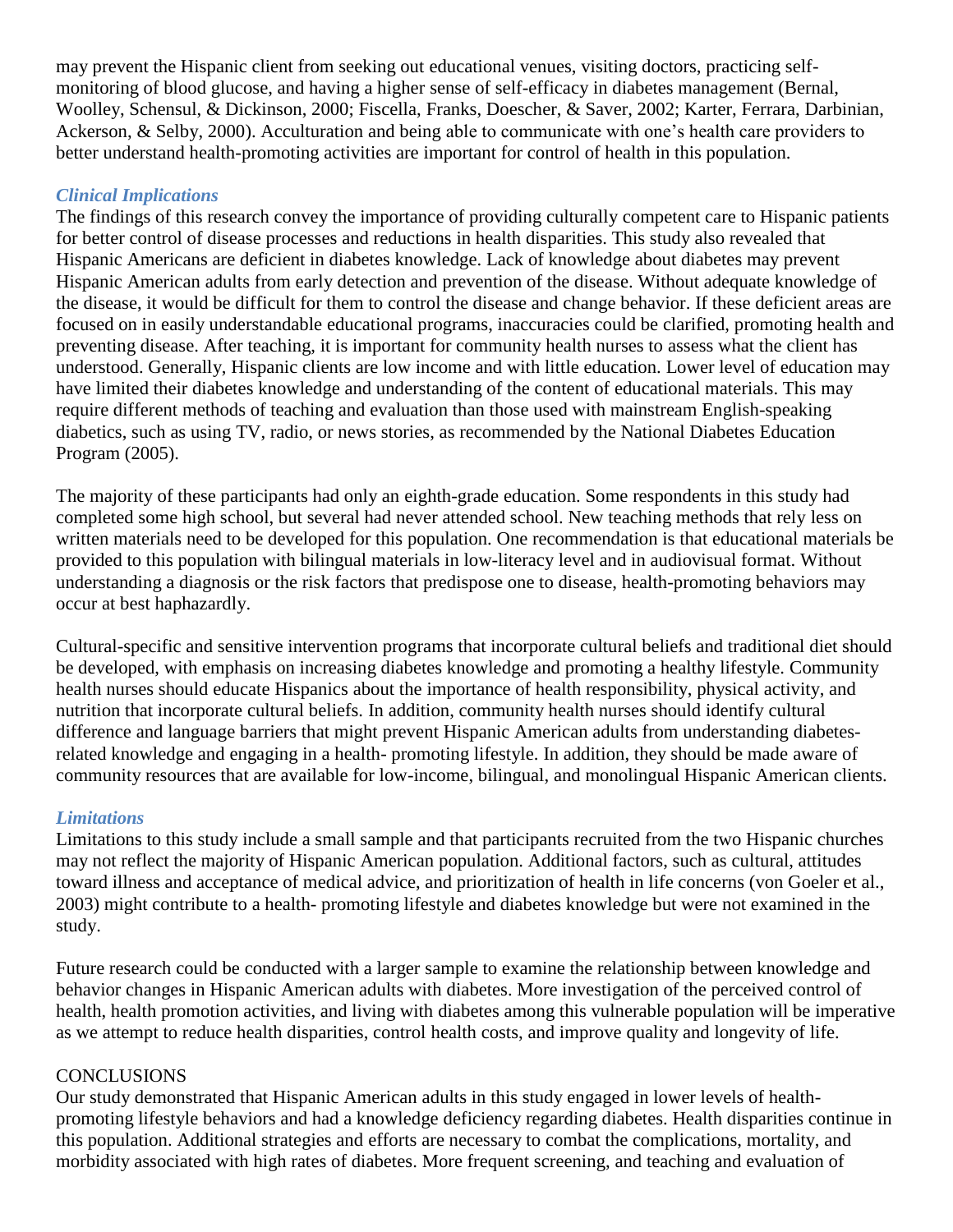promotion and prevention efforts, are needed with consideration of the low literacy and cultural context for this population.

# REFERENCES

American Diabetes Association. (2005a). *Diabetes among Latinos*. Retrieved August 18, 2005, from [http://www,diabetes,org/diabetess](http://www.diabetes.org/diabetes-statistics/latinos.jsp)tatistics/latinos,jsp

sp

American Diabetes Association. (2005b). *National diabetes fact sheet*. Retrieved August 18, 2005, from [http://www,diabetes,org/diabetess](http://www.diabetes.org/diabetes-statistics/national-diabetes-fact-sheet.jsp)tatistics/national-diabetes-fact-sheet,jsp

Arcury, T. A., Skelly, A. H., Gesler, W. M., & Dougherty, M. (2004). Diabetes meanings among those without diabetes: Explanatory models of immigrant Latinos in rural North Carolina. *Social Science & Medicine*, *59*(11)*,* 2183-2193.

Bernal, H., Woolley, S., Schensul, J. J., & Dickinson, J. K. (2000). Correlates of self-efficacy in diabetes selfcare among Hispanic adults with diabetes. *The Diabetes Educator*, *26*(4), 673-680.

Brady, B., & Nies, M. A. (1999). Health-promoting lifestyles and exercise: A comparison of older African American women above and below poverty level. *Journal of Holistic Nursing*, *17*(2), 197-207.

Brice, A. (2000). Access to health service delivery for Hispanics: A communication issue. *Journal of Multicultural Nursing and Health*, *6*, 7-17.

Damian, J., Ruigomez, A., Pastor, V., & Martin-Moreno, J. M. (1999). Determinants of self assessed health among Spanish older people living at home. *Journal of Epidemiology and Community Health*, *53*(7), 412-416.

Daniulaityte, R. (2004). Making sense of diabetes: Cultural models, gender and individual adjustment to type 2 diabetes in a Mexican community. *Social Science & Medicine*, *59*,1899-1912.

Duffy, M. E. (1997). Determinants of reported health promotion behaviors in employed Mexican American women. *Health Care for Women International*, *18*(2), 149-163.

Firestone, D., Jimenez-Bricerno, L., Reimann, J. O., Talavera, G. A., Polonsky, W. H., & Edelman, S. V. (2004). Predictors of diabetes-specific knowledge and treatment satisfaction among Costa Ricans. *The Diabetes Educator*, *30*(2), 281-292.

Fiscella, K., Franks, P,, Doescher, M. P,, & Saver, B. G. (2002). Disparities in health care by race, ethnicity, and language among the insured: Findings from a national sample. *Medical Care*, *40*(1), 52-59.

Garcia, A. A., Villagomez, E. T., Brown, S. A., Kouzekanani, K., & Hanis, C. L. (2001). The Starr County diabetes education study: Development of the Spanish language Diabetes Knowledge Questionnaire. *Diabetes Care*, *24*(1),16-21,

Greenhalgh, T., Helman, C., & Chowdhury, A. M. (1998). Health beliefs and folk models of diabetes in British Bangladeshis: A qualitative study. *British Medical Journal*, *316*(7136), 978-983.

Heisler, M., Smith, D. M., Hayward, R. A., Krein, S. L., & Kerr, E. (2003). How well do patients' assessments of their diabetes self-management correlate with actual glycemic control and receipt of recommended diabetes services? *Diabetes Care*, *26*(3), 738-743.

Johnson, R. L. (2005). Gender differences in health-promoting lifestyles of African Americans. *Public Health Nursing*, *22*(2), 130-137.

Karter, A. J., Ferrara, A., Darbinian, J. A., Ackerson, L. M., & Selby, J. V. (2000). Self-monitoring of blood glucose: Language and financial barriers in a managed care population with diabetes. *Diabetes Care*, *23*(4), 477-483.